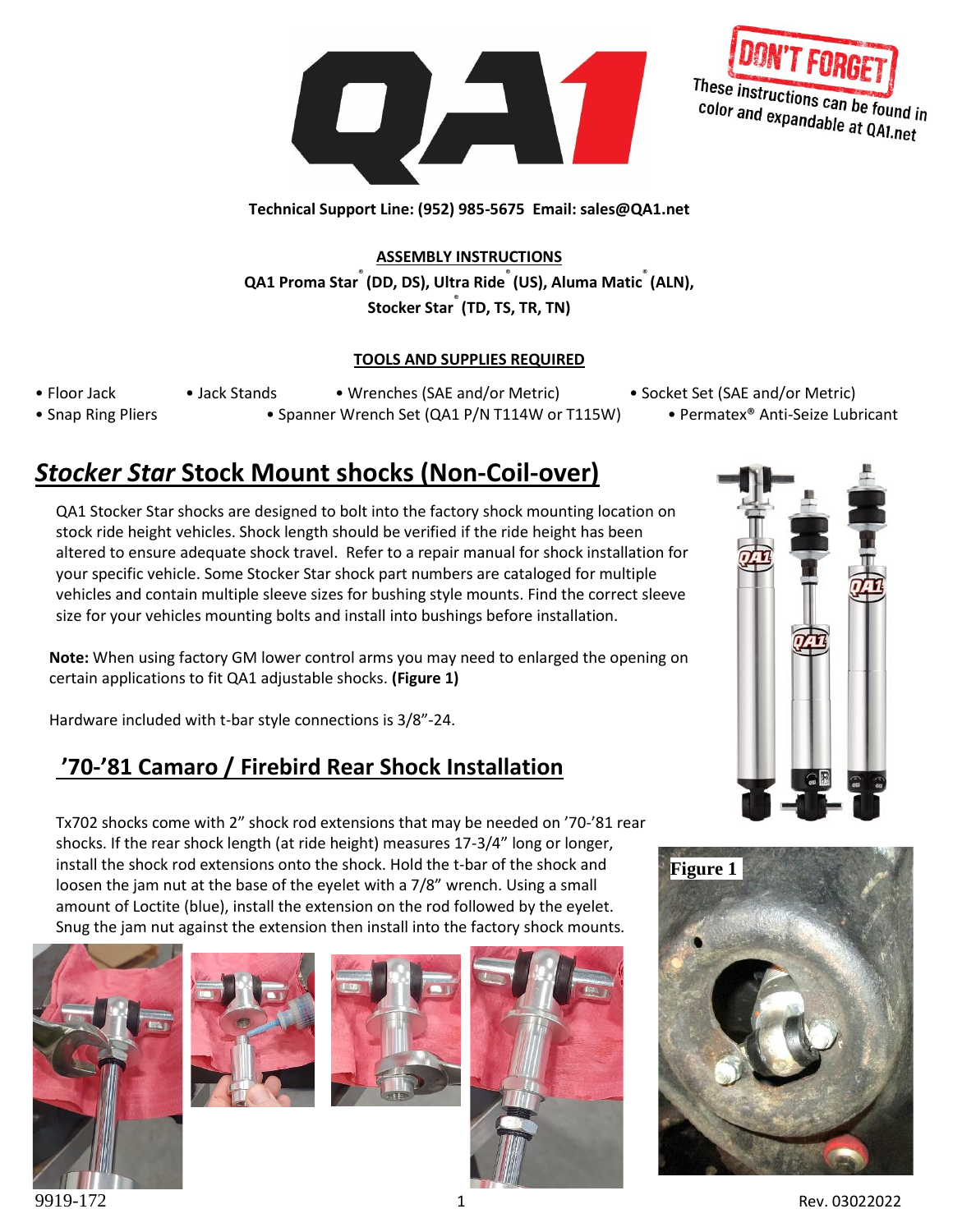# **Coil-Over Shock Assembly**

- 1. Thread the aluminum locking collar (shoulder up) onto the shock, followed by the spring seat collar (shoulder up) down to the bottom shock thread - NO FURTHER. Now is a good time to lubricate the threads of the shock with **Permatex® Anti-Seize lubricant.**
- 2. QA1 highly recommends using the optional Thrust Bearing Kit (QA1 P/N 7888-109) for ease of adjustment. If the thrust bearing kit is used, coat both sides of the washers with **Permatex® Anti-Seize lubricant**. Install the stainless steel spring seat washer, followed by the bearing and finally, the second washer. When complete, the thrust bearing kit will resemble a "needle bearing sandwich". When using the thrust bearing kit the stainless steel washer that came with your shock will not be needed. Due to the shortened height of the Aluma Matic spring seat collar the spring will locate (be centered) by the top .170" of the collar.



- 3. If the thrust bearing kit is not used, coat one side of the stainless steel spring seat washer that came with your shock with **Permatex® Anti-Seize lubricant**. Place the lubricated side of the washer down on the spring seat. **Permatex® Anti-Seize lubricant**
- 4. Pull the piston rod out to its fully extended position. This will be easier with the shock adjustment knob(s) turned counter-clockwise to the softest setting. Slide the spring over the shock down to the spring seat adjuster and install the spring cap.
- 5. Once the spring and upper spring seat are in position, turn the spring seat collar up to take up any slack in the spring/seat in preparation for installation. **NOTE:**

The following Proma Star shock and spring length combinations will use an alternative assembly procedure:

> DD/DS/US301, 302 7" springs DD/DS/US303, 304 9" springs DD/DS/US401, 402 10" springs





a) Loosen jam nut from upper shock eyelet and unscrew eyelet from the piston rod.

b) With the spring seat collars threaded to the bottom of the shock install the spring and spring cap

c) Re-install upper shock eyelet onto the piston rod

d) Use 7/8" wrench under the top coil and spring cap to tighten the jam nut against the eyelet.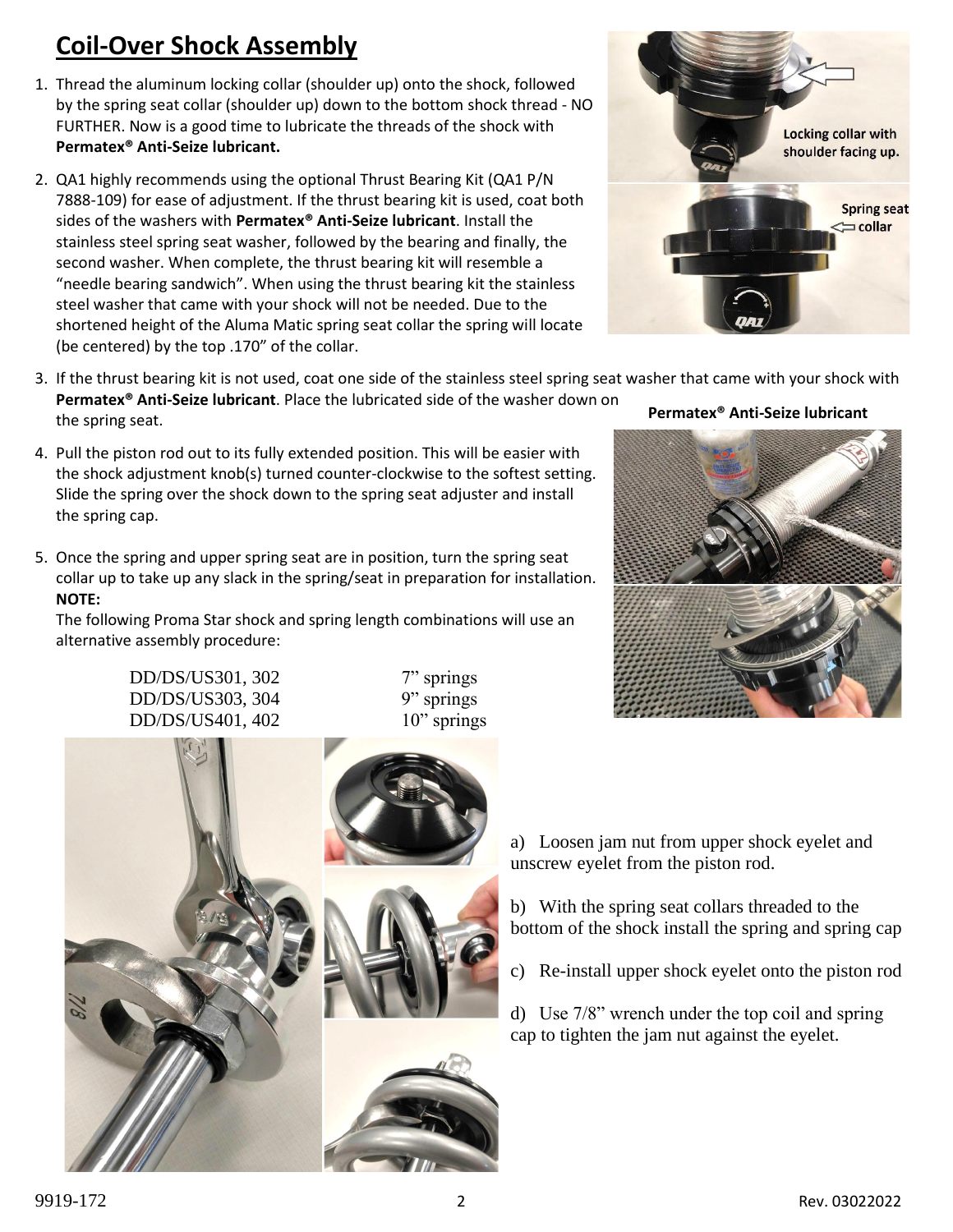# **PROMA STAR**

|                |                    |                   | Height                             | Shock Part Number Compressed Length Extended Length Recommended Ride Recommended Spring<br>Length |
|----------------|--------------------|-------------------|------------------------------------|---------------------------------------------------------------------------------------------------|
| DD/DS 301, 302 | $8\frac{3}{4}$ "   | $11\frac{1}{8}$   | $9\frac{1}{2}$ – 10"               | 7"                                                                                                |
| DD/DS 303, 304 | $9\frac{1}{2}$     | $12\frac{3}{4}$ " | $10\frac{3}{4}$ – 11 $\frac{1}{4}$ | 7" / 8" / 9"                                                                                      |
| DD/DS 401, 402 | $10\frac{1}{8}$    | 14"               | $11\frac{1}{2}$ – 12 $\frac{1}{2}$ | 9"                                                                                                |
| DD/DS 403, 404 | $11\frac{1}{8}$    | 15"               | $12\frac{1}{2}$ – 13 $\frac{1}{2}$ | 10"                                                                                               |
| DD/DS 501, 502 | $11 \frac{5}{8}$ " | 16 %"             | $14" - 15"$                        | 12"                                                                                               |
| DD/DS 601, 602 | $12\frac{s}{s}$ "  | 18 3/4"           | $15\frac{1}{4}$ - $16\frac{3}{4}$  | 14"                                                                                               |
| DD/DS 701, 702 | 13"                | $19\frac{1}{2}$   | $16" - 17\frac{1}{2}"$             | 14"                                                                                               |
|                | 15"                | 23.5/22           | $18^{1/22}$ $21^{1/22}$            | $14$ <sup>22</sup>                                                                                |

# **ALUMA MATIC**

| <b>Shock Part</b><br>Number | Compressed<br>Length | Extended<br>Length | Recommended Ride<br>Height        | Recommended Spring<br>Length |
|-----------------------------|----------------------|--------------------|-----------------------------------|------------------------------|
| ALN3855P                    | $8\frac{5}{8}$ "     | $11\frac{3}{8}$ "  | $9\frac{3}{4}$ – 10 $\frac{1}{4}$ | 7                            |
| <b>ALN4855P</b>             | $10\frac{1}{8}$      | $14\frac{3}{8}$ "  | $12" - 12\frac{1}{2}$             | 9''/10''                     |
| ALN5855P                    | $11\frac{1}{8}$      | $16\frac{3}{8}$    | $13\frac{1}{2}$ – $14$ "          | 12"                          |

# **ULTRA RIDE**

| <b>Shock Part</b> | Compressed         | Extended        | Recommended Ride                   | Recommended Spring |
|-------------------|--------------------|-----------------|------------------------------------|--------------------|
| Number            | Length             | Length          | Height                             | Length             |
| <b>US302</b>      | $8\frac{3}{4}$ "   | $11\frac{1}{8}$ | $9\frac{1}{2}$ – 10"               | 7"                 |
| <b>US304</b>      | $9\frac{1}{2}$     | $12\frac{3}{4}$ | $10\frac{3}{4}$ – 11 $\frac{1}{4}$ | 7" / 8" / 9"       |
| <b>US402</b>      | $10\frac{1}{8}$    | 14"             | $11\frac{1}{2} - 12\frac{1}{2}$    | Q''                |
| <b>US404</b>      | $11\frac{1}{8}$    | 15"             | $12\frac{1}{2}$ – 13 $\frac{1}{2}$ | 10"                |
| <b>US502</b>      | $11 \frac{5}{8}$ " | $16\frac{7}{8}$ | $14" - 15"$                        | 12"                |
| <b>US602</b>      | $12\frac{5}{8}$ "  | 18 3/4"         | $15\frac{1}{4} - 16\frac{3}{4}$    | 14"                |

#### **DO NOT VOID YOUR WARRANTY!**

**Permatex® Anti-Seize Lubricant should be used on coil-over threads to prevent galling. Failure to lubricate the coil-over threads with Anti-Seize prior to making ride height adjustments will cause damage to your shock absorber and will void any warranty. All ride height adjustments must be made with the vehicle weight completely unloaded from the suspension. Please call QA1 Technical Support with any questions.**

#### **Ride Height Adjustments-**

 Shock valving adjustments should be set at the softest setting until final ride height is set. Turn all adjustment knobs counter-clockwise (-) until the knob stops.

 Make all ride height changes with the car off the ground and the suspension unloaded. Apply **Permatex® Anti-Seize lubricant** before making any adjustments to the ride height. Once you have the ride height set, tighten the lock nut against the spring seat adjuster using spanner wrench part number T114W or T115W.

#### **NOTE:**

 After each ride height adjustment, roll the vehicle a couple feet back and forth to un-scrub the tires for an accurate measurement of your adjustment.

#### *Note: A four-wheel alignment should be performed by a qualified alignment shop after any changes to the suspension system.*

宓 ┃ Ⅱ